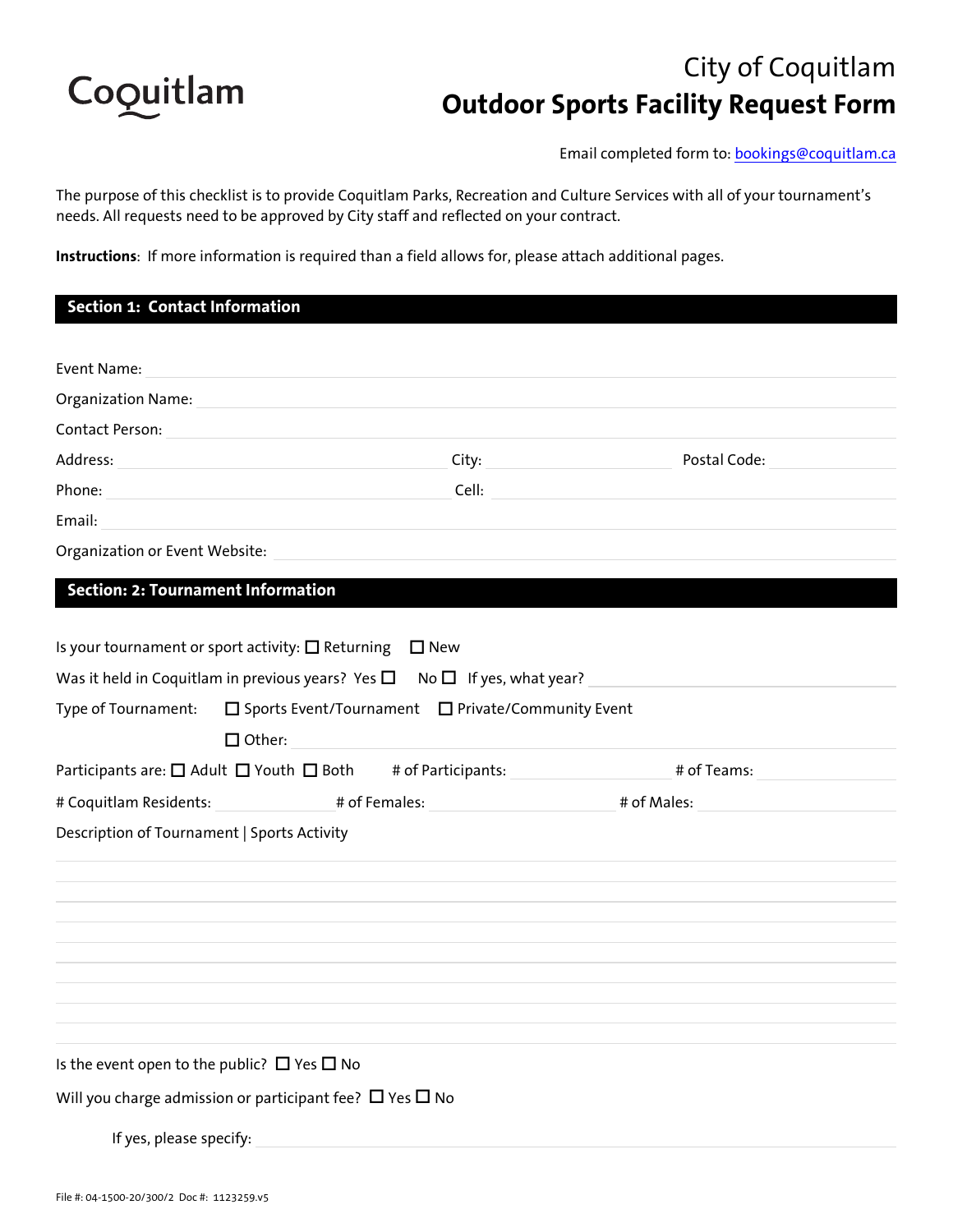## **Section: 3: Requested Date(s), Time(s) & Location(s)**

Season:  $\square$  Fall/Winter  $\square$  Spring/Summer

Tournament Length:  $\Box$  1 day  $\Box$  2 or more days  $\Box$  Other, please specify:

| Requested date(s):        | Requested time $(24hr \mid e.g. 12 - 15:00^*)$ : |  |
|---------------------------|--------------------------------------------------|--|
| Requested set-up date:    | Requested set-up time <sup>*</sup> :             |  |
| Requested take down date: | Requested take down time*:                       |  |

Requested location:

| No. | Field   Space<br>e.g. Town Centre Park > Percy Perry Stadium | Date | <b>Time</b><br>e.g. $8:00 - 17:00$ |       |
|-----|--------------------------------------------------------------|------|------------------------------------|-------|
| 1   |                                                              |      | 23:30                              | 23:30 |
| 2   |                                                              |      | 23:30                              | 23:30 |
| 3   |                                                              |      | 23:30                              | 23:30 |
| 4   |                                                              |      | 23:30                              | 23:30 |
| 5   |                                                              |      | 23:30                              | 23:30 |

(Reference: [Town Centre Park Map\)](http://tinyurl.com/hpqwth5)

## **Section 4: Attendance and Tournament Details**

Expected Attendance (include players, coaches, parents/guardians):

Number of Volunteers:

Please check all onsite activities:

|                        |                                                                                                                                     | $\Box$ Amplified Sound $\Box$ Extreme Sports $\Box$ Food Service or Food Vendors $\Box$ Inflatables $\Box$ Lighting $\Box$ Live Entertainment |
|------------------------|-------------------------------------------------------------------------------------------------------------------------------------|-----------------------------------------------------------------------------------------------------------------------------------------------|
|                        | $\Box$ Merchandise Sales $\Box$ Sports or games such as running, races or relays $\Box$ Staging $\Box$ Temporary Structures (tents) |                                                                                                                                               |
| $\Box$ Vendor Displays |                                                                                                                                     |                                                                                                                                               |

Please provide a description of activities and list any other activities not indicated above.

## **Section 5: Risk Management**

### **Event Insurance**

A minimum of \$2 million liability insurance naming the City of Coquitlam as an additional insured is required. Events with liquor licence applications must provide \$5 million liability insurance. You may also be required to have your suppliers provide a certificate of insurance in the amount of \$2 million liability naming the event and the City of Coquitlam. Suppliers such as electrical services, staging, tenting, lighting/sound, heavy equipment rentals and high risk activities like climbing walls and sporting demos may require insurance.